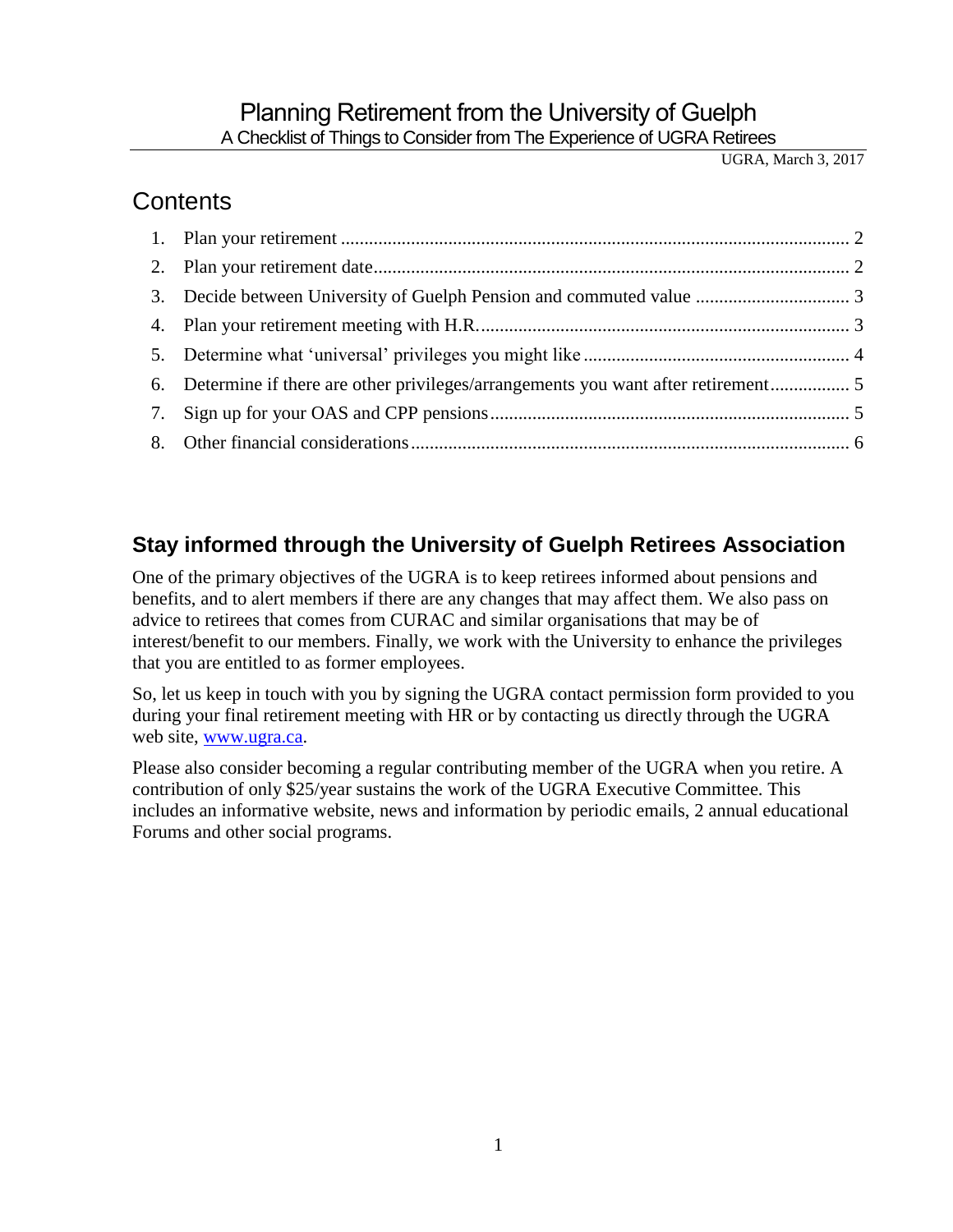## <span id="page-1-0"></span>**1. Plan your retirement**

Planning for retirement is an important process. There are lots of things to think about: When is the best time to go? Where will I live? Will I have enough money? What will I do? What would make my retirement more enjoyable? You can get advice from a number of sources for these questions, including your family and financial advisor. Our focus here is **not** on providing financial advice, but rather on providing you with some questions for consideration as you start thinking about, and planning for retirement.

The questions come out of the experience of present retirees in the months leading up to retirement as well as post retirement. A few reflect the experience of retirees who regretted that they had missed some opportunities that they might have taken if they had been provided with more information on the choices available to them. Many of these questions revolve around arrangements with the university that you may want to consider during the lead-up to retirement, and when you are retired. A number of the questions relate to financial matters and again the focus here is on issues that take into account your situation as a University of Guelph employee and retiree.

### <span id="page-1-1"></span>**2. Plan your retirement date**

Part of the planning process will be to decide when you want to retire. Human Resources has a web page that provides all the basic information you will need and this is probably the best place to start. [www.uoguelph.ca/hr/staff-faculty/retirement-planning](https://www.uoguelph.ca/hr/staff-faculty/retirement-planning)

There is also useful information on the page H.R. has for people who are already retired. [www.uoguelph.ca/hr/retirees](https://www.uoguelph.ca/hr/retirees)

as well as in the Pension Plan booklet. [www.uoguelph.ca/hr/system/files/UofG\\_Booklet\\_Condensed\\_for\\_Interim\\_Purposes\\_11-27-14\\_0.pdf](https://www.uoguelph.ca/hr/system/files/UofG_Booklet_Condensed_for_Interim_Purposes_11-27-14_0.pdf)

If you have reached your maximum contributing years (35) then you can decide retirement based on other factors. You should be able to get all the details on your contributions to the University Pension Plans on line. If not, you should contact HR to get this information. If you are retiring early, i.e., before the Normal Retirement Date of the first of the month following your 65<sup>th</sup> birthday, your pension will normally be reduced by 3% for every year that you fall short of this. However, you may qualify for an unreduced retirement date (the date when the sum of your age plus your years of pension credited service equals an amount that is set by your university contract). Note that, while there is no penalty for early retirement if you qualify for the unreduced retirement date, you only get credit for the number of years worked. You should also note that similar early retirement penalties apply to CPP.

If you started work later in life or took time off and will not have reached the maximum 35 years of contributions at age 65 you may want to consider working beyond 65 in order to increase your final pension (university and CPP). Again, there is information on this on the H.R. web page and this is where a financial advisor can help you work out the best strategy for determining the date you choose.

There may be some small advantage to considering a date midway through the year to take advantage of lower taxes once you start receiving a pension. You should also contact Human Resources early to determine what you will need to do to set up a retirement date and how much notice you need to give to ensure that there is no discontinuity between your last pay and your first pension payment. H.R. recommends that you allow 4-6 weeks from the date of your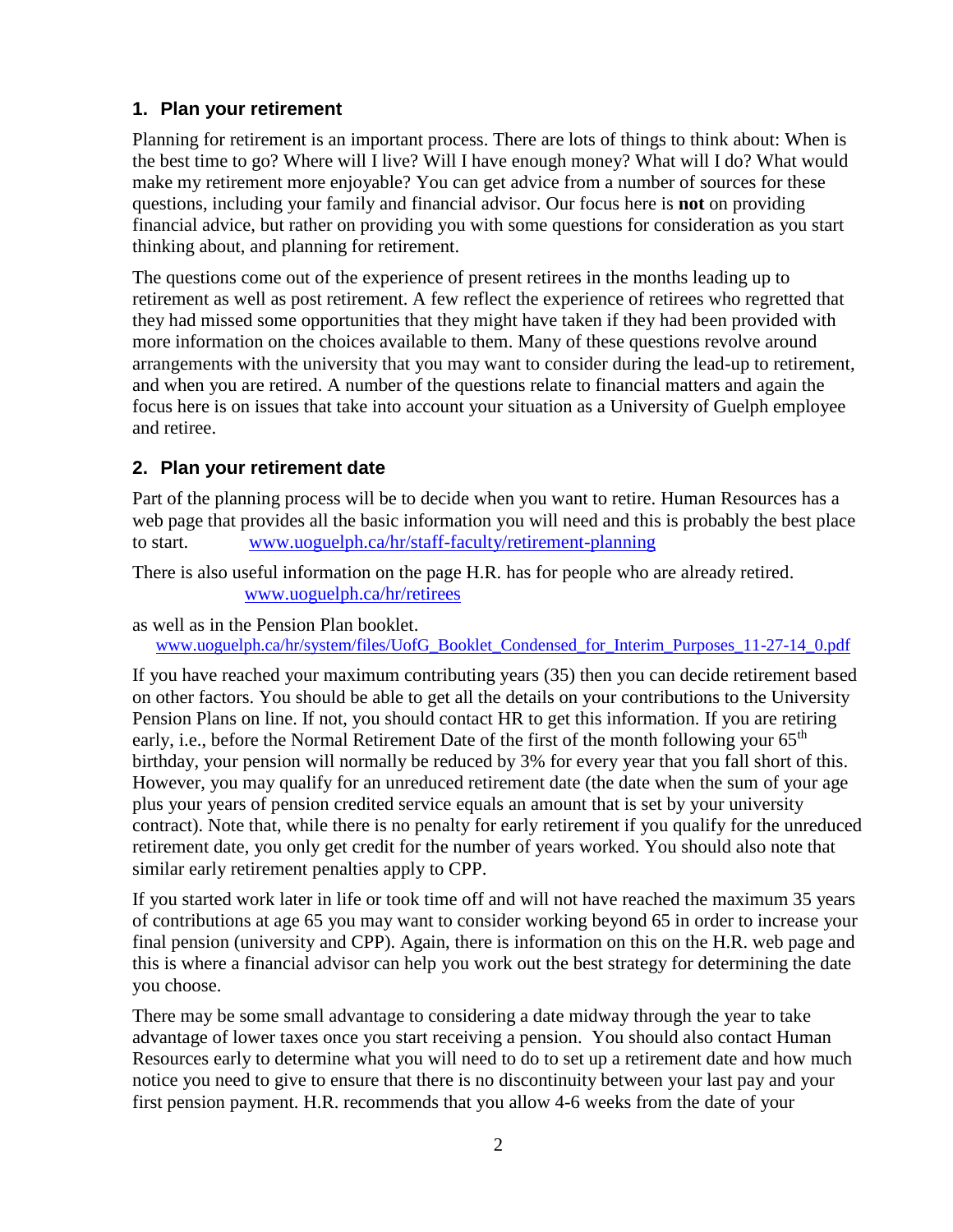Retirement Appointment for the pension arrangements to be made. Thus, you will need to contact them 2-3 months before your planned retirement date to set up the appointment.

Remember that your pension payment will not come from the University, but rather from the institution that handles all pension payments for the University Pension Plans (currently CIBC Mellon). Also note that your pension payments are issued monthly on the last business day of the month, not the bi-weekly payroll payments you have been used to. CPP and OAS payments come a few days earlier.

## <span id="page-2-0"></span>**3. Decide between University of Guelph Pension and commuted value**

While the majority of long-serving employees choose to take a pension, some opt for taking the commuted value and manage their own retirement finances. **The decision you make here is irreversible**. It is a decision, therefore, that should be made carefully and with a full understanding of the financial advantages and disadvantages of each route.

If you decide to take the commuted value route rather than a pension the University considers that you will have chosen to leave the university rather than to retire from it. You are therefore not considered to be a retiree and, importantly, you are not eligible to participate in the Health, Dental and Life Insurance options that are open to those who take a pension. You should note that the University subsidises the cost of the Health and Dental Plans and that you can retain the Family option. A survey carried out by CUSAC shows that our plans are among the top 2-3 for Colleges and Universities in the country. If you plan to do a lot of travel abroad in your retirement the medical insurance by itself is likely worth the cost.

At present taking the commuted value also likely impacts your ability to access many of the privileges that the university affords retirees.

## <span id="page-2-1"></span>**4. Plan your retirement meeting with H.R.**

If you have made the decision to take the university pension then, as noted earlier, you should contact H.R. 2-3 months before your anticipated retirement date. It is best to go into this meeting knowing exactly what decisions you will have to make and what papers you will sign. H.R. provides this information on their web pages titled *Thinking About Retirement* and *Retirement Checklist*. Two big financial decisions which you should have worked out ahead of time are:

- 1) Do I sign up for continuation of my (personal or family) Health and Dental Benefits; and
- 2) What special pension arrangements do I make?

#### Health and Dental benefits

As noted above, while some benefits such as LTD and Life Insurance are discontinued upon retirement, retirees are eligible to continue to participate in the Health and Dental Benefits Program, currently with SunLife. While you pay a bit more than as an employee there is a substantial contribution (non-taxable) from the University. Again, as noted above, this is a very good package and your spouse can also participate – shared benefits are maintained as long as your spouse is working and enrolled in another work plan, but full coverage can be obtained once your spouse retires.

If there is any chance that you may want to continue the coverage, sign up. You can always terminate if it does not suit – **but you cannot opt in after you have retired**.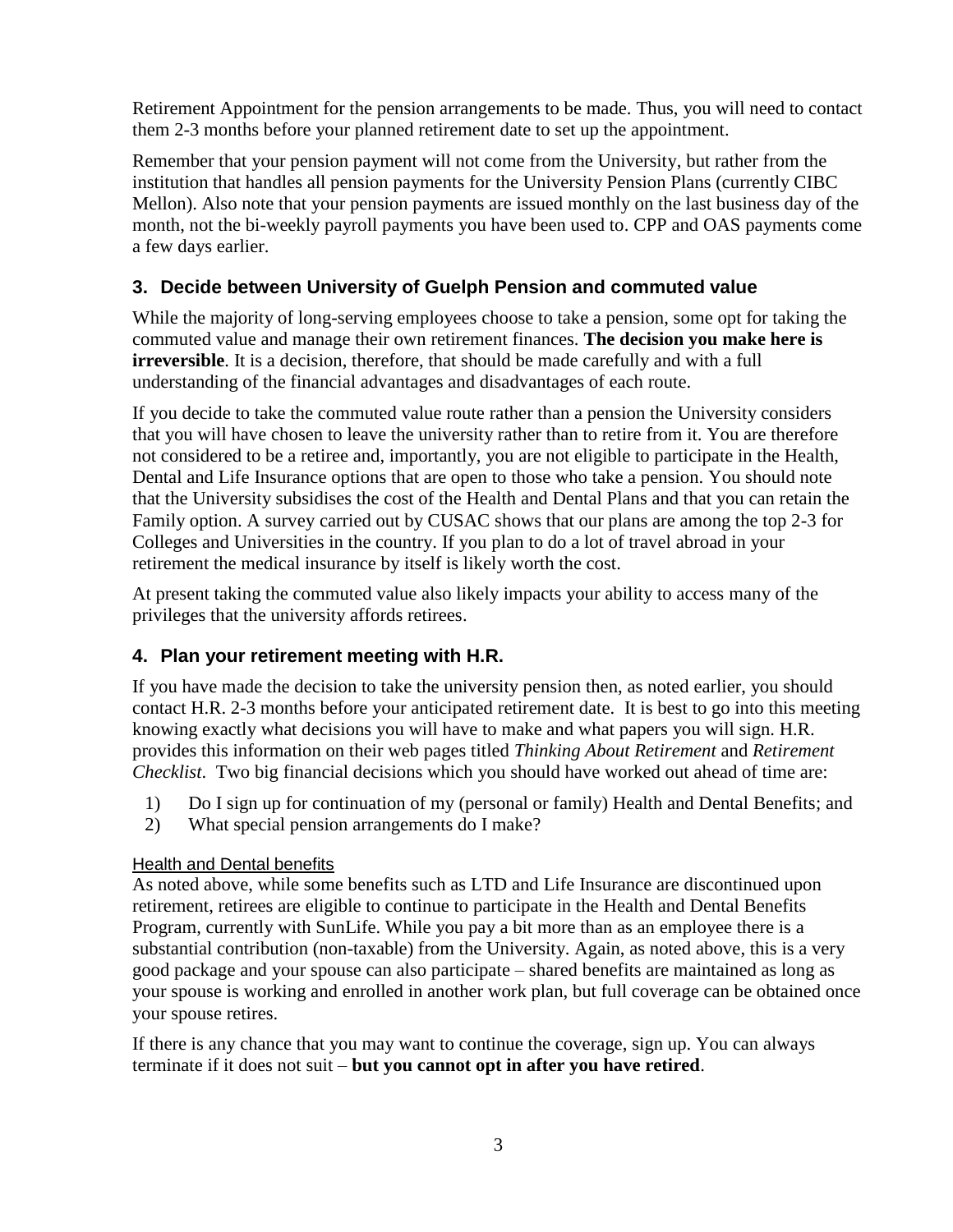#### Life Insurance

As described in HR's Thinking About Retirement, you also have the option upon retirement to convert your Basic Group Life insurance plan from a group to an individual policy, without having to provide medical evidence.

#### Pension options

As described in the Pension Booklet, your pension payment arrangements depend on whether you have a spouse or not. If you do not have a spouse then your pension is paid for your lifetime with a minimum pension payout of 5 years (in the event that you should die soon after retirement). All that is necessary here is to have a beneficiary for your pension in the event that you die before the guaranteed payment amount has been made. You do have the option of extending the minimum guaranteed payment period to 10 or 15 years (see below).

If you do have a spouse, you will need to determine whether to opt for the 'normal' pension payment or one of the optional payments. In the normal pension arrangement you receive your payment until your death and then your spouse receives 60% of your pension if they have not predeceased you. Under the optional arrangement you have the opportunity to increase the spousal survivor benefit to 75% or to 100% of your pension. In these cases your monthly pension payment is reduced so that the expected total payout remains the same actuarially. If you do not have a spouse or your spouse chooses to waive the survivor benefit you may choose a Life Guaranteed pension with minimum guaranteed payments of either 10 or 15 years. If your circumstance suggests that exploring one of these options may be of interest to you we suggest you get full details from H.R. and talk it thorough with your financial advisor.

[Interestingly, other Pension Plans allow for a lower survivor payment - 50% or even 40% which increases the monthly pension you receive. If your spouse has a good pension plan and you both choose this option it can make a significant difference to your retirement income while you are both alive.]

## <span id="page-3-0"></span>**5. Determine what 'universal' privileges you might like**

The H.R. web page for retirees lists some of the privileges that retirees can make use of, including:

- Personal **Tuition Waiver**,
- **Scholarships** for spouse and dependants,
- reduced-rate **Athletic membership**,
- **Library services**, and
- reduced-rate **On-campus Parking** (semester and annual parking stickers only)

You may also choose to retain your

- **University I.D. Card** to make purchases on campus with the same payment arrangement you had as an employee.
- **UoG email account** (inform H.R. during your retirement meeting.). This also allows you to use the online Microsoft Office programs (Word, Excel, ...) and access large Cloud storage space for your personal documents.

If you think that you may make use of university facilities such as the library and athletic centre, we suggest you keep you ID card and your UoG email account. Experience suggests it is easier to do this than to try to get it all back once you are retired. If you are a faculty member who will be applying for Emeritus status you should make sure that you take this option.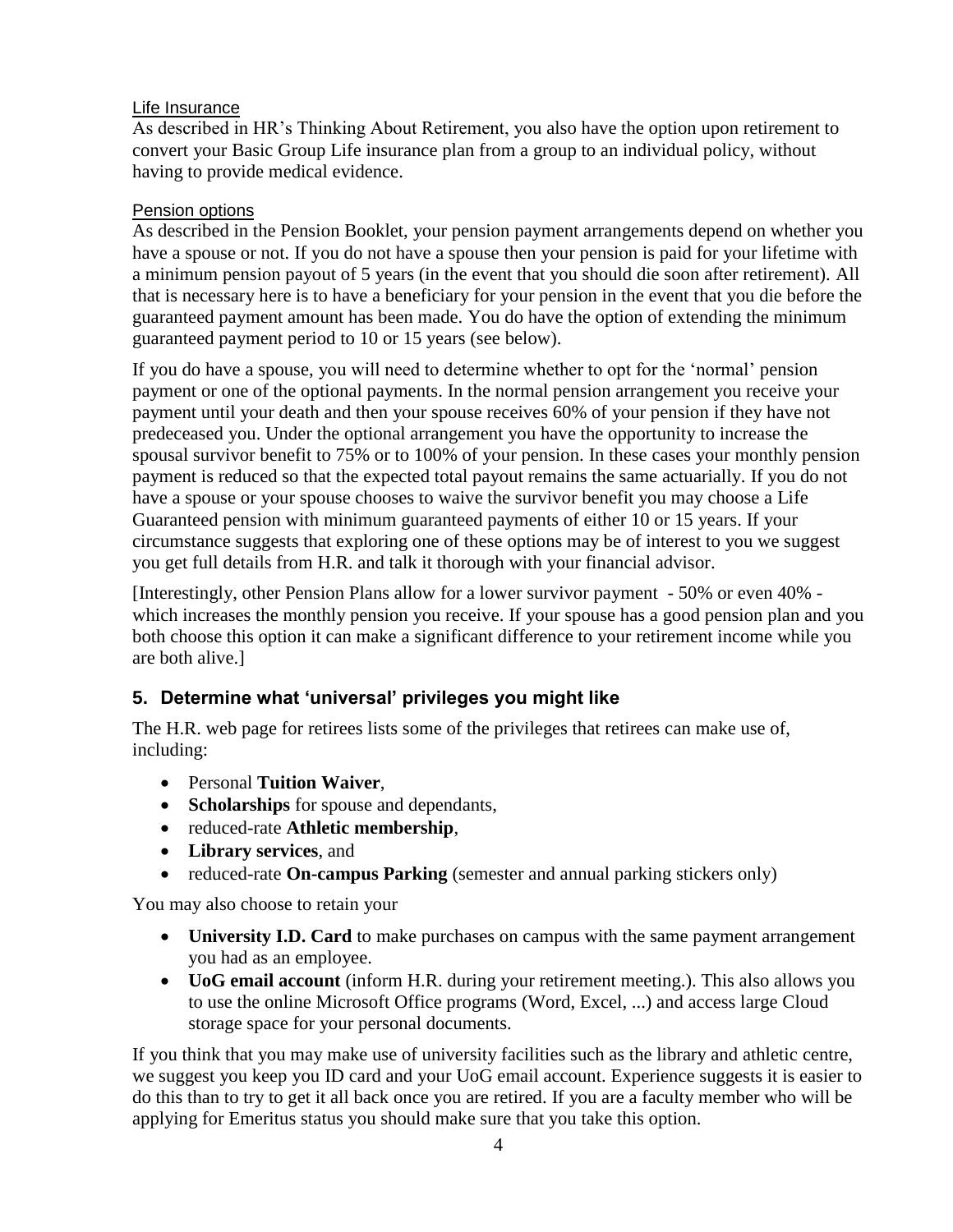### <span id="page-4-0"></span>**6. Determine if there are other privileges/arrangements you want after retirement**

While there are a number of privileges that are open to all retirees, there are others that may be negotiable depending on your university position and the unit that you were employed in. Fulltime Faculty members in particular should think carefully about what arrangements, if any, they may want to make to continue research, graduate supervision and teaching following retirement. The formal arrangement for this is done through application to be a College Professor Emeritus. The process and requirements vary somewhat between Colleges and it is best to explore what these may be in good time with the Chair of your Department or School. If you are a member of Graduate Faculty this arrangement can continue if you are an Emeritus though there is a requirement for a Full-time member of the Graduate Faculty to be a co-supervisor. You are also able to apply for, and to maintain grants and contracts through the office of Research and for the funds to be administered through the university.

There is no requirement for the university to provide you with office space, access to technical support and other support that full-time faculty can expect (this is true for University Professor Emeritus as well). You should therefore negotiate this with the Department Chair before retirement and we strongly suggest that this be put in writing with a clear commitment by the department to the time period over which it is operational.

Members of all bargaining units may wish to explore possibilities for some form of post retirement position in their unit, or elsewhere in the University – this might be full-time for a short period or part-time. In some cases there may be restrictions on retired individuals doing this so it is best to explore it with your department/school/unit head and/or your bargaining unit.

## <span id="page-4-1"></span>**7. Sign up for your OAS and CPP pensions**

An important component of your total retirement income is the money from these two sources. Both of these are adjusted annually for inflation and are **fully indexed**. Since your university pension is only indexed at  $CPI - 2\%$ , these two government programs provide you with some buffer against the loss in buying power of your university pension due to inflation. More information can be found at [www.canada.ca/en/services/benefits/publicpensions.html](http://www.canada.ca/en/services/benefits/publicpensions.html)

It may take several months for your payments to start after you have signed up so plan when you should do so early.

#### Old Age Security

You have to be 65 years old to receive this and all Canadian Citizens and Permanent residents are eligible. Note that you may not receive full retroactive payments if you apply when you are 66 or older.

If you were not born in Canada, or if you have spent substantial periods of time abroad, be prepared to document when you first came to the country and whether any periods abroad longer than 6 months should count towards your OAS payment. Sabbatical leaves outside the country do count towards your OAS, but you may be required to provide proof of continued employment during the period. This may take several months to resolve so it is best to submit your OAS application as early as possible  $(11 \text{ months before your } 65^{\text{th}} \text{ birthday})$ .

If you are receiving some part-time income in addition to your university pension, you may want to consider delaying receipt of your OAS. The benefit is increased by 6% per year up to 30% if you delay payments until you are seventy. This is especially important if your total income is approaching the OAS "clawback" threshold.